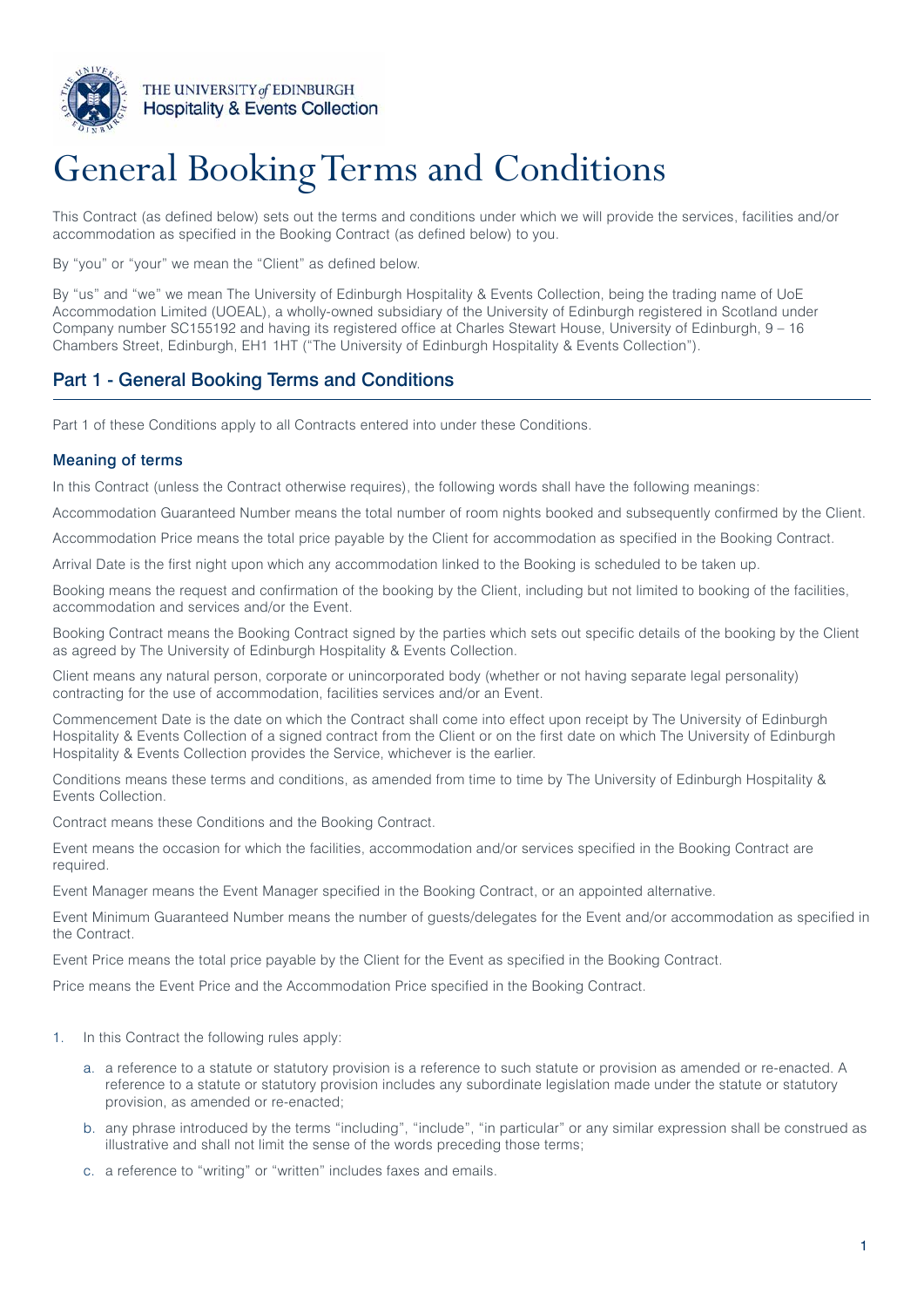

## Booking

- 2. The Booking constitutes an offer by the Client to purchase the relevant services, facilities and/or accommodation specified in the Booking Contract in accordance with these Conditions. The Client shall ensure that the terms and specifications in the Booking are complete and accurate.
- 3. For the avoidance of doubt, the Client's standard terms and conditions (if any) attached to, enclosed with, or referred to in the Booking shall not govern the Contract and these Conditions shall prevail over any other conditions previously published by The University of Edinburgh Hospitality & Events Collection in respect of the Booking and these Conditions apply to the Contract to the exclusion of any other terms that the Client seeks to impose or incorporate or which are implied by trade, custom, practice or course of dealing.
- 4. The Contract shall come into effect upon receipt by The University of Edinburgh Hospitality & Events Collection of a signed contract from the Client or on the first date on which The University of Edinburgh Hospitality & Events Collection provides the services, whichever is the earlier (the Commencement Date). Notwithstanding the foregoing, The University of Edinburgh Hospitality & Events Collection reserves the right to refuse to supply any services until such time as it has received a signed contract from the Client and it has received any deposit payable under this Contract.

## Liability - Please read carefully

- 5. Subject to clause 7, the entire liability of The University of Edinburgh Hospitality & Events Collection in connection with the Contract whether for negligence, breach of contract, misrepresentation or otherwise, is limited to an amount equal to the Price.
- 6. Subject to clause 7, the liability of The University of Edinburgh Hospitality & Events Collection in connection with the Contract whether for negligence, breach of contract, misrepresentation or otherwise, will not extend to any special, indirect or consequential damages or losses, or any loss of profits, loss of revenue, loss of data, loss of contracts or opportunity, whether direct or indirect, even if the Client has advised The University of Edinburgh Hospitality & Events Collection of the possibility of those losses, or if they were within The University of Edinburgh Hospitality & Events Collection's contemplation.
- 7. Nothing in these conditions shall operate to exclude or restrict either party's liability for:
	- a. death or personal injury resulting from negligence;
	- b. fraud or deceit.
- 8. The Client shall indemnify, keep indemnified and hold The University of Edinburgh Hospitality & Events Collection harmless from and against all claims, actions, damages, liabilities and costs (including professional fees) which may be brought against or incurred or suffered by The University of Edinburgh Hospitality & Events Collection, its employees or agents in connection with the Service which arise as a result of or due to the actions, omissions, or negligence of the Client, its employees or agents or others whom it is responsible, or any delegate or guest of the Client.
- 9. The University of Edinburgh Hospitality & Events Collection gives notice that all arrangements for transport and conveyance, or for any other services, are made by them as agents, upon the express condition that they shall not be liable for any injury, damage, loss, accident, delay or irregularity howsoever caused which might occur due to the act, omission fault or negligence of any suppliers or subcontractors engaged in carrying out contracted arrangements for the Client.
- 10. The Client shall effect and maintain adequate insurance cover (including professional indemnity insurance and event and public liability insurance) to cover all liabilities under the Contract, with a reputable insurer approved by The University of Edinburgh Hospitality & Events Collection and shall, on The University of Edinburgh Hospitality & Events Collection's request, produce both the insurance certificate giving details of cover and the receipt for the current year's premium in respect of each insurance.
- 11. Should any delegates/guests of, or third parties employed by, the Client behave in a manner that is considered unacceptable to The University of Edinburgh Hospitality & Events Collection, then The University of Edinburgh Hospitality & Events Collection reserves the right to remove such party from the premises and/or terminate the Contract. In this event no monies will be returned to the Client.
- 12. The Client shall pay for the cost of repairing any damage caused to the property, contents or grounds of The University of Edinburgh Hospitality & Events Collection or the University of Edinburgh by the Client, its guests or third parties employed by the Client in connection with the event.
- 13. The Client shall not (and ensure that all guests/delegates and third parties employed do not) use the name, logo or any details of The University of Edinburgh Hospitality & Events Collection or the University of Edinburgh for any matter, or permit external food or beverage to be brought into premises operated by The University of Edinburgh Hospitality & Events Collection, without the prior written approval of The University of Edinburgh Hospitality & Events Collection.
- 14. The Client shall not (and ensure that all guests/delegates and third parties employed do not) permit any goods, services or any other matter capable of being sold (including but not limited to tickets) to be sold within premises operated by The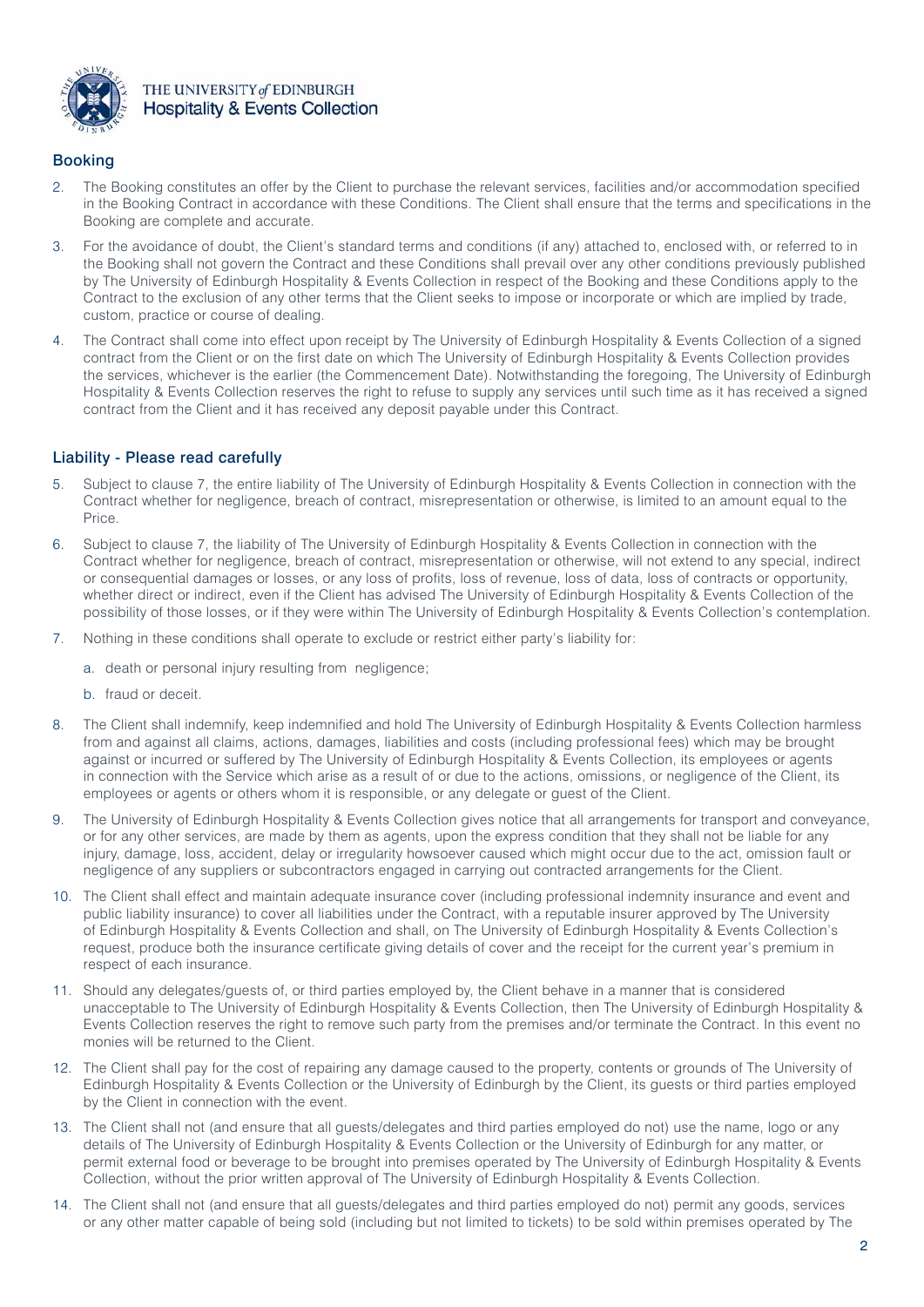

University of Edinburgh Hospitality & Events Collection without the prior written approval of The University of Edinburgh Hospitality & Events Collection and any public authority (where necessary).

## Cancellation/reduction

By The University of Edinburgh Hospitality & Events Collection:

- 15. The University of Edinburgh Hospitality & Events Collection reserves the right to cancel the Event or the facilities, accommodation and/or services (or any part thereof) if:
	- a. the Client fails to adhere to any of these Conditions;
	- b. in the opinion of The University of Edinburgh Hospitality & Events Collection, there has been a significant change in the Client's contracted booking (e.g. reduction in days/accommodation);
	- c. the Client is insolvent or The University of Edinburgh Hospitality & Events Collection has reasonable grounds for anticipating the same;
	- d. The University of Edinburgh Hospitality & Events Collection is not satisfied with the Client's credit status;
	- e. in the opinion of The University of Edinburgh Hospitality & Events Collection, the Event might prejudice the reputation of The University of Edinburgh Hospitality & Events Collection or the University of Edinburgh;
	- f. if any or part of the University facilities are closed or damaged due to circumstances beyond its reasonable control;
	- g. The University of Edinburgh Hospitality & Events Collection is requested to cancel the Event by any government or other authority.

## By the Client:

- 16. If you wish to cancel this Contract or any part of it for any reason (other than where The University of Edinburgh Hospitality & Events Collection has failed to perform its obligations under this contract to the extent that it has had a detrimental impact on you and the overall performance of the Contract) The University of Edinburgh Hospitality & Events Collection will have the right to require you to pay a cancellation charge. The cancellation charge applied will vary on a case-by-case basis and will be reasonable and proportionate to the costs and losses incurred by The University of Edinburgh Hospitality & Events Collection as a result of your decision to cancel.
- 17. We will try to minimise the cancellation charges payable by cancelling third party contracts where we are able to do so and by re-advertising any accommodation or event space booked by you under the Contract. However, where we are unable to obtain any alternative bookings up to the value of your booking or have made non-cancellable commitments to third parties (such as caterers, suppliers and agency staff) we shall be entitled to charge you for these non-recoverable costs and losses. In addition to this, we shall be entitled to charge you for the management time incurred by us in connection with the organisation of your Booking.
- 18. In order to give you an indication of the cancellation charges that will be applied if you decide to cancel this Contract (or any part of it), we have set out what we deem to be a reasonable pre-estimate of the costs and loss incurred by us:
	- a. if cancelled 180-121 days prior to the Event, 10% of the relevant total price (less any non-refundable deposit payable);
	- b. if cancelled 120-91 days prior to the Event, 15% of the relevant total price (less any non-refundable deposit payable);
	- c. if cancelled 90-11 days prior to the Event, 50% of the relevant total price (less any non-refundable deposit payable);
	- d. if cancelled less than 10 days prior to the Event, 90% of the relevant total price (less any non-refundable deposit payable).
- 19. On receipt of your notification that you wish to cancel this Contract (or any part thereof), we will provide you with written notification of the total applicable cancellation charges. Where you have already paid us under the Contract, we will retain the sums notified to you and provide you with a refund of any costs or losses that we are able to recover (for example, by re-booking the venue). Where you have not paid us a sum equal to the cancellation charges, we will invoice you for the balance due.
- 20. If you pay the balance and we subsequently manage to recover some costs, for example, by re-booking the venue, we will notify you in writing and provide you with a refund.

## **Security**

21. Unless specific arrangements are made with The University of Edinburgh Hospitality & Events Collection, The University of Edinburgh Hospitality & Events Collection accepts no responsibility or liability for any loss of or damage to property of the Client, delegates/guests or any third parties employed by the Client beyond that provided for in the Hotel Proprietors Act 1956 (as may be amended).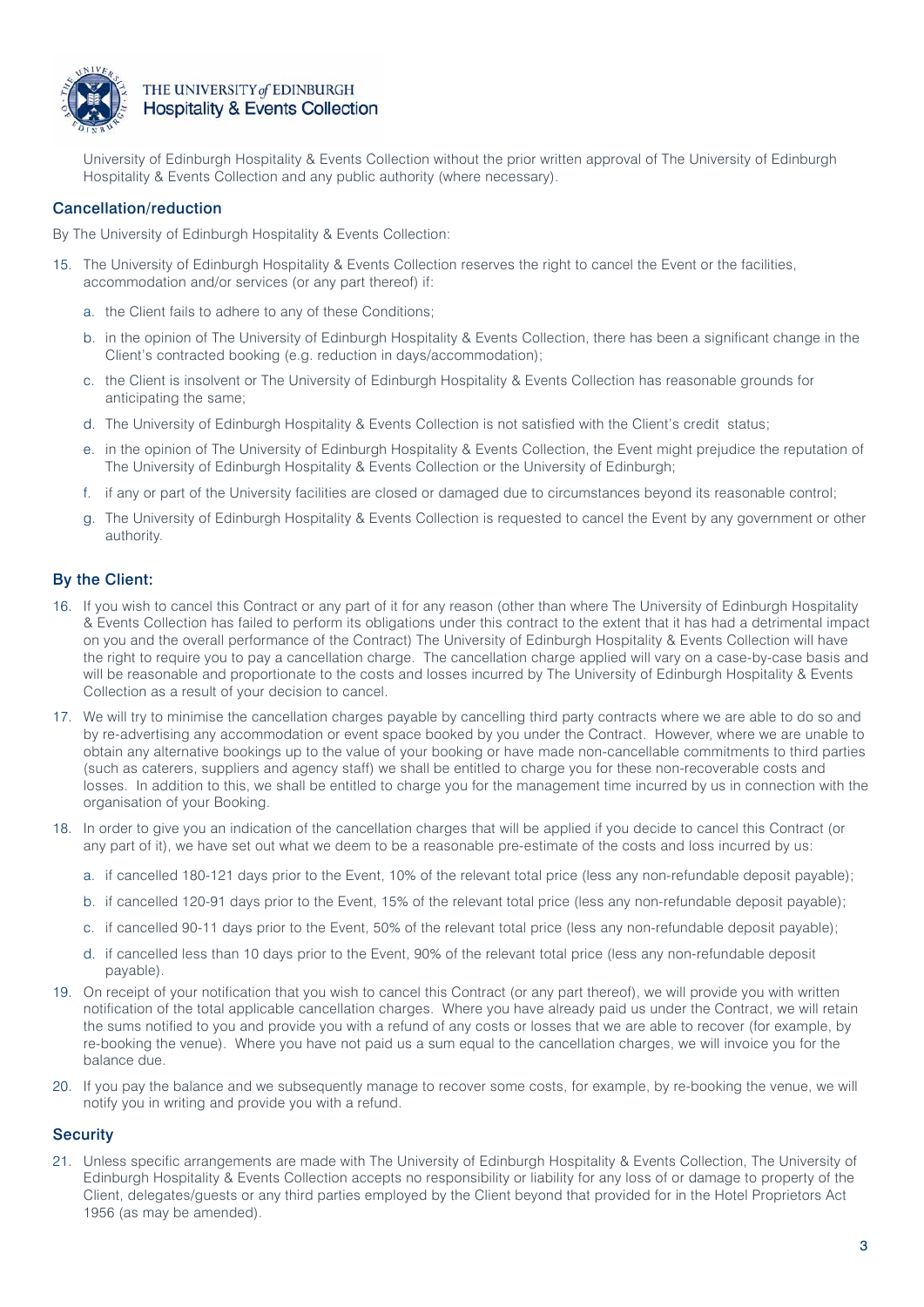

## Privacy policy: how we use information about you

- 22. The University of Edinburgh Hospitality & Events Collection, a division of UOE Accommodation Ltd which is a wholly owned subsidiary of The University of Edinburgh, holds name and contact details about anyone who applies for, is offered and who enters into a contract for our commercial services and products; including hotel and self-catered accommodation, conferences and events, weddings, and catering services.
- 23. We use the information about you:
	- a. because it is necessary to administer your bookings, to generate contract(s) between us and to communicate with you about your bookings (contract);
	- b. only when agreed by you on an opt-in basis, we can provide you with information about our products and services and can gather feedback information from you to better inform operational and strategic planning needs (consent);
	- c. to comply with UK immigration legislation, registration cards should be completed for anyone who is staying in our accommodation and who is over 16 years of age; the information required consisting of name and, as required, all or some of all or some of address, contact details, nationality and passport number (legal obligation).
- 24. The University of Edinburgh Hospitality & Events Collection uses an external company that provides us with hosted website services but which does not store personal data; The University of Edinburgh Hospitality & Events Collection remains responsible for the information and will ensure it is kept securely.
- 25. We will not share your data with any other third party unless there is a legal obligation to do so.
- 26. For reasons of financial compliance, we will hold the personal data you provided us for a maximum of 7 years (the current year plus 6 previous years), but we anonymise and archive all personal data unless you have specifically opted in to agree to us using this data for marketing purposes.
- 27. For further information, see our website at www.edinburghfirst.co.uk/privacy-and-cookie-policy/

## Fire, health and safety

- 28. The Client shall (and shall procure that all third parties employed by the Client) comply at all times with all fire, electrical, health & safety regulations (whether statutory or otherwise) including, but not limited to, the Fire Precautions Act 1971 (as may be amended).
- 29. The Client shall ensure that any materials brought into The University of Edinburgh Hospitality & Events Collection properties (e.g. stage sets) are so far as possible made of non-flammable materials, that fire exits are kept clear at all times, and where a fire exit sign will be obscured, the Client shall ensure that appropriate temporary signs are erected.
- 30. All electrical contractors must be NICEICI, EEA or IEE registered and the Client shall provide The University of Edinburgh Hospitality & Events Collection with written evidence of this if so requested by The University of Edinburgh Hospitality & Events Collection.
- 31. The Client shall provide The University of Edinburgh Hospitality & Events Collection with a list of names of all visiting contractors and third parties if requested by The University of Edinburgh Hospitality & Events Collection.
- 32. The University of Edinburgh Hospitality & Events Collection reserves the right to evacuate premises in the event of a fire alarm or other emergency irrespective of whether it is a genuine emergency or not, in order to protect all guests and staff, and in this event, does not accept any liability for any consequent delay to the Event.
- 33. The Client shall obtain the written approval from The University of Edinburgh Hospitality & Events Collection and public authority (where necessary) if it (or any third party employed by it) wishes to fix items to the walls, floors and ceilings or to use smoke machines, lasers, fireworks, cracked oil, dry ice or any form of pyrotechnic.

## **General**

34. The Client shall keep in strict confidence all technical or commercial know-how, specifications, inventions, processes or initiatives which are of a confidential nature and have been disclosed to the Client by The University of Edinburgh Hospitality & Events Collection, its employees, agents, consultants or subcontractors and any other confidential information concerning The University of Edinburgh Hospitality & Events Collection's business or its products which the Client may obtain.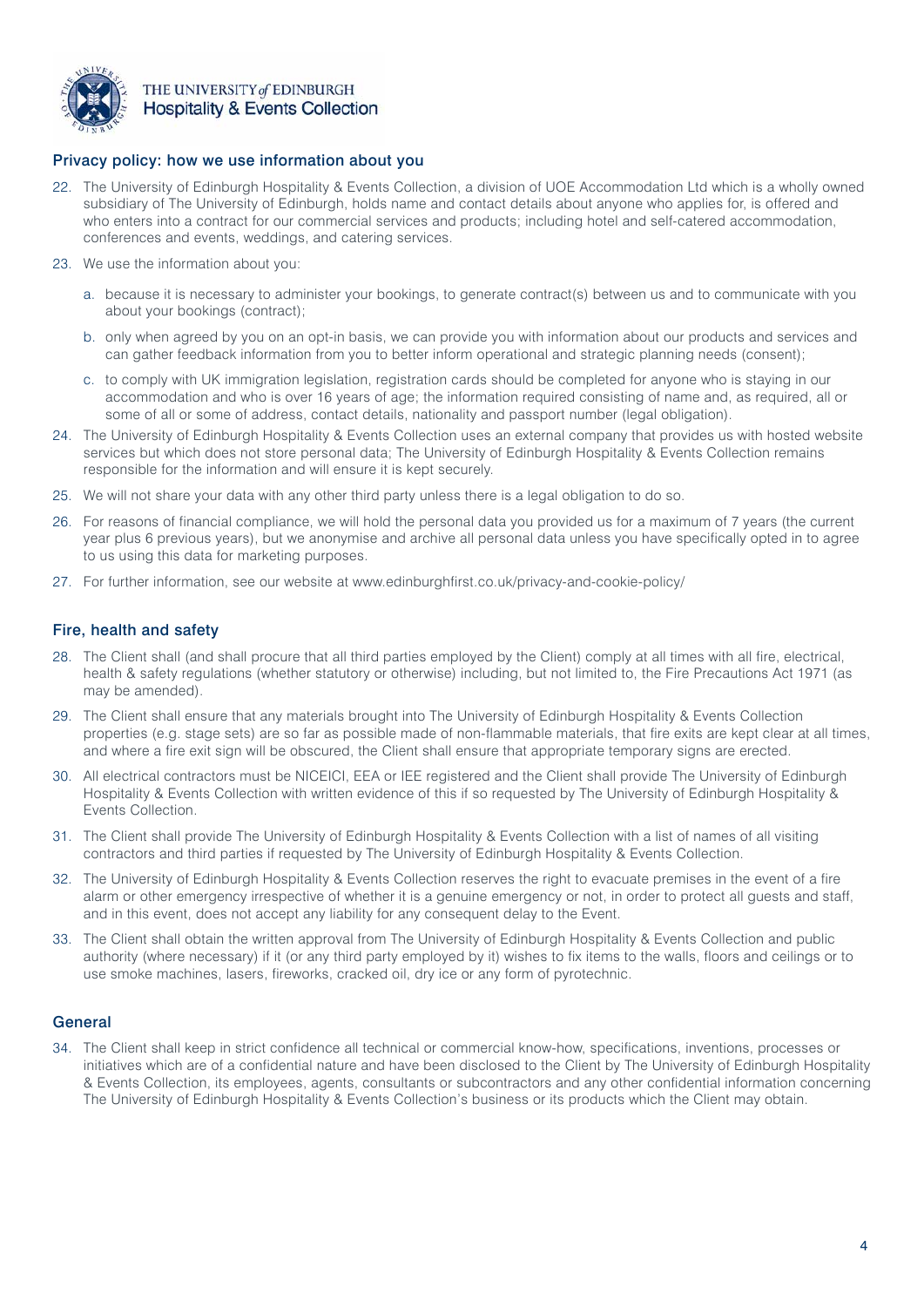

- 35. In consideration of the provision of the Services, accommodation, facilities etc. to be provided under this Contract the Client hereby agrees to pay the Price to The University of Edinburgh Hospitality & Events Collection together with any VAT eligible in respect thereof at the prevailing rate at the tax point date.
- 36. The Client shall comply with all applicable laws, statutes, regulations relating to anti-bribery and anti-corruption including but not limited to the Bribery Act 2010.
- 37. 'Force Majeure' means any circumstance beyond the control of The University of Edinburgh Hospitality & Events Collection including, but not limited to acts of God, fire, explosion, adverse weather conditions, flood, earthquake, failure of energy sources or transport network, terrorism, riot, civil commotion, war, hostilities, strikes, work stoppages, slow-downs, or other industrial disputes, accidents, riots or civil disturbances, acts of government, lack of power, non-performance or delays by suppliers or materials shortages.

Subject to clause 68, if The University of Edinburgh Hospitality & Events Collection is prevented or hindered from hosting the event by a Force Majeure event, The University of Edinburgh Hospitality & Events Collection may, at its sole option and without being liable for any loss or damage suffered by the Client or any delegates or guests, relocate the event to another location or terminate the Contract forthwith by giving notice to that effect to the Client.

- 38. The University of Edinburgh Hospitality & Events Collection shall not be liable to the other of loss or damages arising from prevention or delay in performance of this Contract where same is a result of Force Majeure. For the avoidance of doubt, nothing shall excuse the Client from any payment obligations under the Contract.
- 39. If The University of Edinburgh Hospitality & Events Collection is prevented or hindered from hosting the event by a Force Majeure event, The University of Edinburgh Hospitality & Events Collection may, at its sole option and without being liable for any loss or damage suffered by the Client or any delegates or guests, relocate the event to another location or terminate the Contract forthwith by giving notice to that effect to the Client.
- 40. The benefit of this Contract may not be assigned by the Client without the prior written consent of The University of Edinburgh Hospitality & Events Collection.
- 41. This Contract and any document referred to herein represent the whole understanding of the parties with regard to the subject matter hereof. Each and every provision in this Contract shall be read (where possible) as entirely independent and severable from the other or others. In all cases where a provision of this Contract is reducible, invalid or unenforceable in terms of any legislation or other legal authority, such provision shall not affect the validity of the remaining portion of this Contract which shall remain in force and effect.
- 42. No variation or alteration of any of these Terms and Conditions shall be effective unless it is in writing and signed by or on behalf of each party.
- 43. Scottish law shall govern this Contract and the parties to this Contract submit to the exclusive jurisdiction of the Scottish courts.

# Part 2 – Group Accommodation Booking Terms and Conditions

Part 2 of these Conditions apply to all Contracts entered into whereby the Client is booking accommodation.

## Booking numbers and guest details

- 44. The Client will be due to pay for the Accommodation Guaranteed Number of room nights originally contracted with The University of Edinburgh Hospitality & Events Collection. Any reductions in the Accommodation Guaranteed Number, duration or the Accommodation Price will be subject to The University of Edinburgh Hospitality & Events Collection's cancellation policy as set out in clauses 15 to 20 subject only to the provisions of clause 39.
- 45. Up to 30 days prior to the first arrival date, the Accommodation Guaranteed Number may be reduced by up to 10% without penalty.
- 46. The Client shall provide The University of Edinburgh Hospitality & Events Collection with a written rooming list providing details of guests/delegates for overnight accommodation at least 14 days prior to the Arrival Date.
- 47. If you are a Client arranging this booking as an agent on behalf of a group of guests, we will require you to provide the full name and nationality of all guests over the age of 16. If the guests are not resident in the UK, nor from Britain, Ireland or Commonwealth countries, the Client is required to provide, on behalf of all guests, passport number and place of issue (or other document showing their identity and nationality), as well as details of their next destination (including the address, if known) The Clients responsibilities as data processor on behalf of The University are set out in the attached Data Processing Agreement which should be signed and returned along with this booking contract.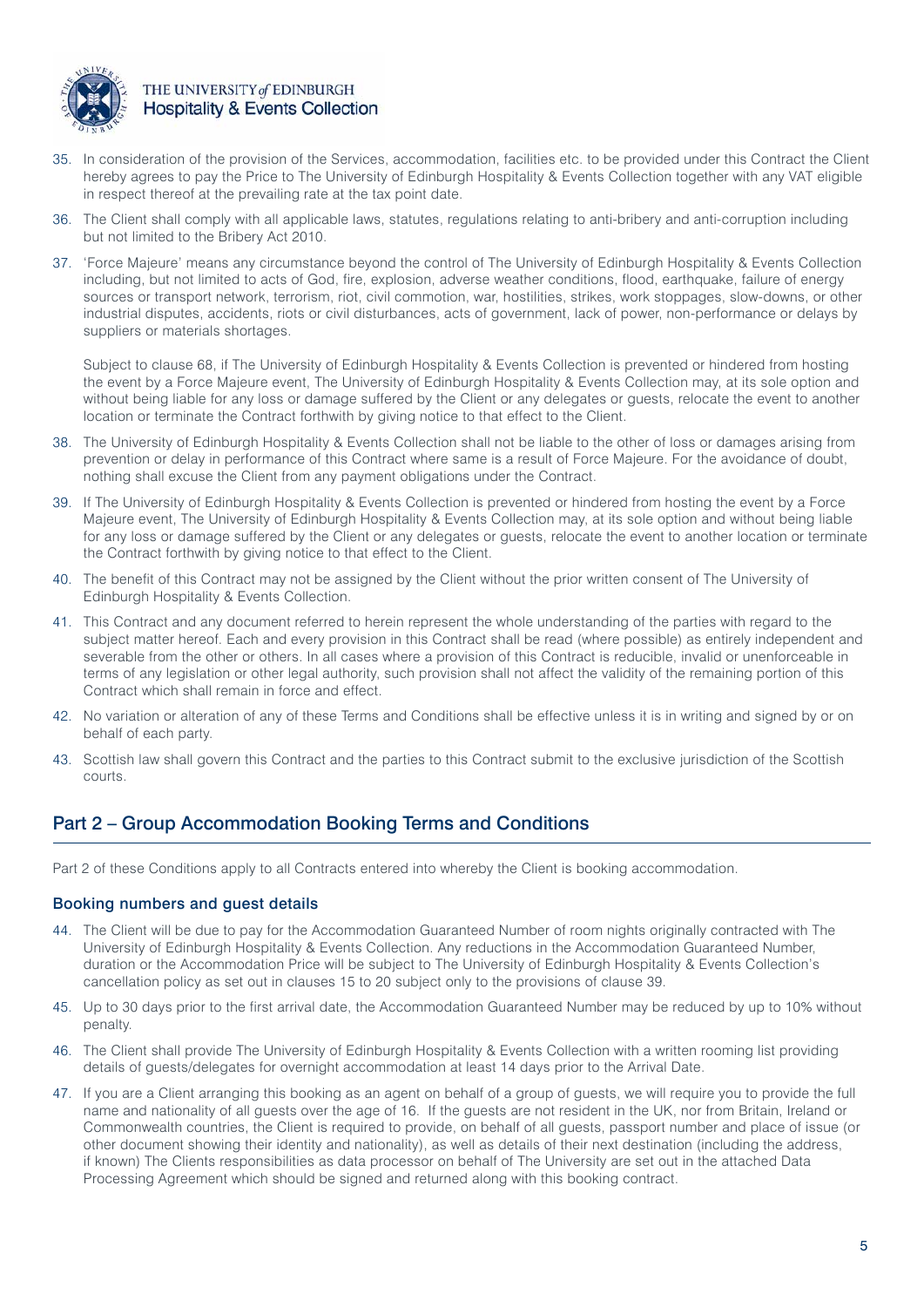

## Room availability

48. Bedroom accommodation is available from 2.00pm on the day of arrival and must be vacated by 10.30am on the day of departure.

## Payment terms and credit accounts

- 49. For all bookings by clients who are part of the University of Edinburgh, the Client shall, within 14 days of the date of the relevant invoice or request for payment, pass for payment, in pounds sterling, all monies due under the Contract.
- 50. For all other bookings:
	- a. the Client shall pay the Accommodation Price in pounds sterling and within 14 days of the date of the relevant invoice or request for payment;
	- b. the Client shall pay to The University of Edinburgh Hospitality & Events Collection 50% of the Accommodation Price, to be received by The University of Edinburgh Hospitality & Events Collection no later than 90 days prior to the Arrival Date;
	- c. the Client shall then pay 50% or the balance, whichever is the greater, to be received by The University of Edinburgh Hospitality & Events Collection no later than 30 days before the Arrival Date;
	- d. bookings made less than 45 days prior to the Arrival Date will require payment of the full balance immediately. Notwithstanding the terms of clause 4, The University of Edinburgh Hospitality & Events Collection will not regard the Booking as confirmed until such payment has been made;
	- e. if the Client fails to pay any amount due under the Contract on the due date, The University of Edinburgh Hospitality & Events Collection may charge interest at an annual rate of 3% above the base rate for the time being of Royal Bank of Scotland plc for the period from the due date up to and including the date of receipt;
	- f. all payments by the Client to The University of Edinburgh Hospitality & Events Collection shall be made without deduction or set off.

# Part 3 – Event Booking Terms and Conditions

Part 3 of these Conditions apply to all Contracts entered into whereby the Client is booking facilities and/or an Event.

## Event numbers and delegate/guest details

- 51. The Client shall confirm final numbers for the Event to the Event Manager no later than five working days prior to commencement of the Event. If final numbers are less than that permitted under clause 52 then a cancellation charge will apply. If final numbers increase over those previously communicated to the Events Manager, the Client will be charged accordingly.
- 52. The Event Minimum Guaranteed Number may be adjusted by the Client provided that such adjustment is communicated to and accepted by the Event Manager. Any reduction in numbers, duration or Contract value will be subject to The University of Edinburgh Hospitality & Events Collection's cancellation policy as set out in clauses 15 to 20.
- 53. Up to 30 days prior to the start of the Event, the Event Minimum Guaranteed Number may be reduced without penalty by up to 10%.
- 54. Should the number of delegates/guests attending the Event significantly increase or decrease then The University of Edinburgh Hospitality & Events Collection reserves the right (upon providing at least 3 working days' notice to the Client) to provide alternative accommodation and space of an appropriate size for the Event.
- 55. Should alternative facilities not be available for the relocation of an Event where numbers have significantly reduced or increased, then The University of Edinburgh Hospitality & Events Collection reserves the right to charge the Client for the Event Minimum Guaranteed Number last notified by the Client to The University of Edinburgh Hospitality & Events Collection and before the significant reduction/increase.
- 56. The Client shall provide the Event Manager with a written rooming list providing details of delegates/guests for overnight accommodation, confirmed event programme details and confirmation of all services required at least 14 days prior to the Event.

## Room availability

57. Bedroom accommodation is available from 2.00pm on the day of arrival and must be vacated by 10.30am on the day of departure.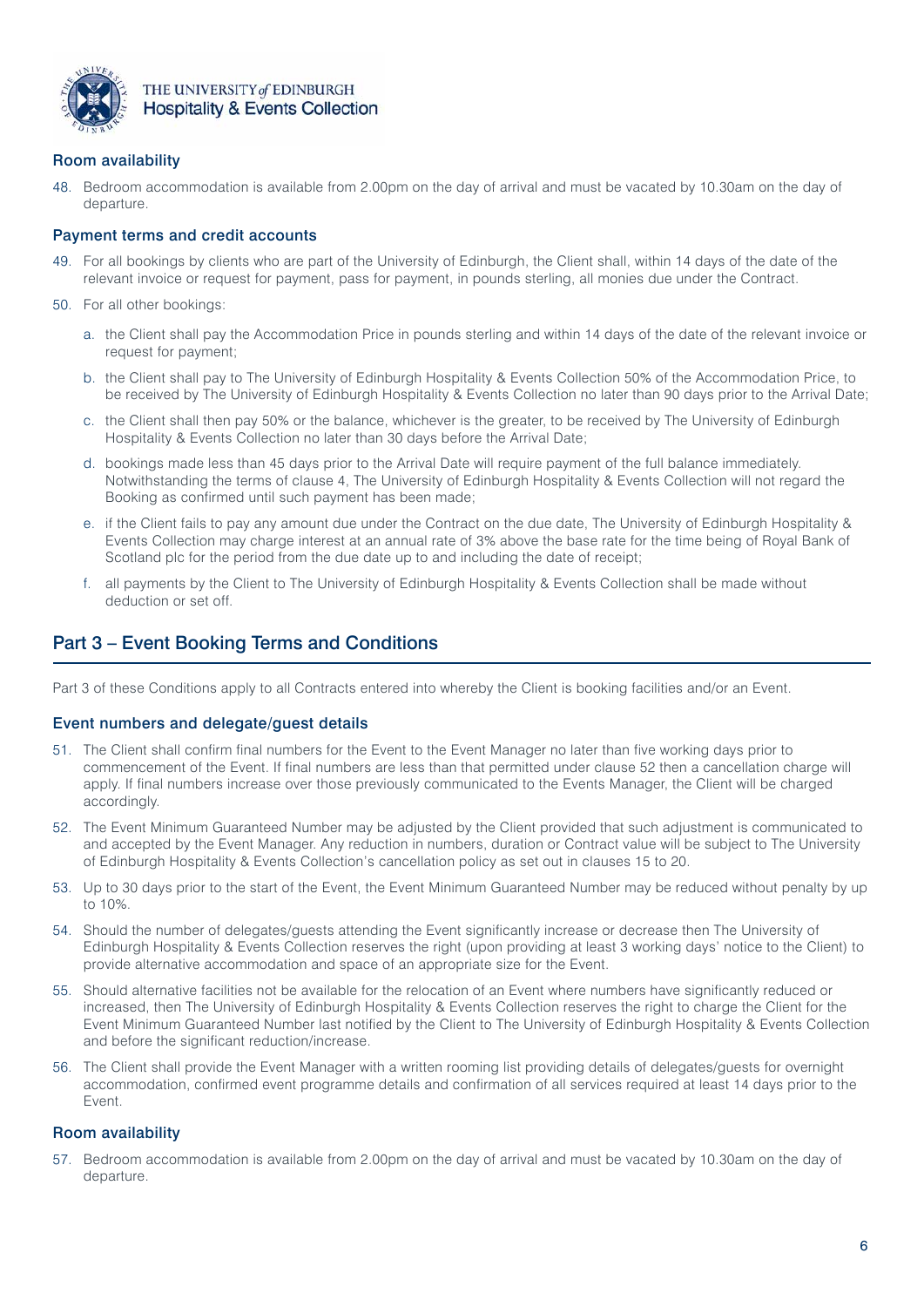

- 58. Other rooms booked for the Event are available from the times specified in the Contract.
- 59. If a particular room, which has been booked by the Client, is unavailable on the required dates, The University of Edinburgh Hospitality & Events Collection reserves the right (without liability) to relocate the event to an alternative room of a similar standard.

## Outside and third party contractors

- 60. The University of Edinburgh Hospitality & Events Collection reserves the right to refuse any external entertainment, services or activities that the Client may have arranged and does not accept any liability for the acts or omissions of any party employed by the Client in connection with the Event.
- 61. The Client shall (and shall procure that all third parties employed by the Client) comply at all times with the regulations (whether statutory or otherwise), The University of Edinburgh Hospitality & Events Collection rules and regulations and any reasonable requests by The University of Edinburgh Hospitality & Events Collection.
- 62. The Client shall ensure that these Conditions are brought to the attention of all third parties employed in connection with the Event and the Client shall indemnify The University of Edinburgh Hospitality & Events Collection for any breach of these Conditions but any third parties employed in connection with the Event.

## Payment terms and credit accounts

- 63. For all Bookings by Clients who are part of the University of Edinburgh:
	- a. the Client shall, within 14 days of the date of the relevant invoice or request for payment, pass for payment, in pounds sterling, the Event Price due under the Contract;
	- b. the Client shall notify The University of Edinburgh Hospitality & Events Collection of any disputed amounts within five working days of the date of the invoice or request for payment and the Client shall pay the undisputed amount within 14 days of the date of the invoice; the disputed amount alone may be withheld until the dispute is resolved;
	- c. all payments by the Client to The University of Edinburgh Hospitality & Events Collection shall be made without deduction or set off;
	- d. where the Event booked is a Wedding or is related to a Wedding or a private event, then the Client shall pay to The University of Edinburgh Hospitality & Events Collection a non-refundable deposit of £300; notwithstanding the terms of clause 4, the Booking will not be considered as confirmed until that deposit has been received by The University of Edinburgh Hospitality & Events Collection. The remaining balance of the Event Price will be due at least 42 days prior to the Event date.
- 64. For all other bookings:
	- a. the Client shall make all payments due under the Contract, in pounds sterling, and within 14 days of the date of the relevant invoice or request for payment;
	- b. a credit account may be applied for up to 28 days prior to the Event and, if accepted, will be confirmed to the Client by The University of Edinburgh Hospitality & Events Collection. For the avoidance of doubt, credit accounts are given at the absolute discretion of The University of Edinburgh Hospitality & Events Collection and such facilities may be withdrawn or amended at any time by The University of Edinburgh Hospitality & Events Collection;
	- c. if the Client is an approved credit account customer of The University of Edinburgh Hospitality & Events Collection, the Client shall pay a deposit of 50% of the Event Price at least 42 days prior to commencement of the Event and shall pay the balance of the sum due within 14 days of the date of the invoice.
- 65. If the Client is not an approved credit account customer of The University of Edinburgh Hospitality & Events Collection, the following provisions apply:
	- a. the Client shall pay the full Event Price and any additional costs incurred by The University of Edinburgh Hospitality & Events Collection in connection with the Event at least 42 days before the date of the Event;
	- b. the Client shall provide The University of Edinburgh Hospitality & Events Collection with credit card details at least seven days before the Event to cover the cost of any additional charges that may be incurred;
	- c. should the Event Price increase after the payment has been received, The University of Edinburgh Hospitality & Events Collection may require an additional sum be paid prior to the Event;
	- d. if the Client fails to pay any amount due under the Contract on the due date, The University of Edinburgh Hospitality & Events Collection may charge interest at an annual rate of 3% above the base rate for the time being of the Royal Bank of Scotland plc for the period from the due date up to and including the date of receipt;